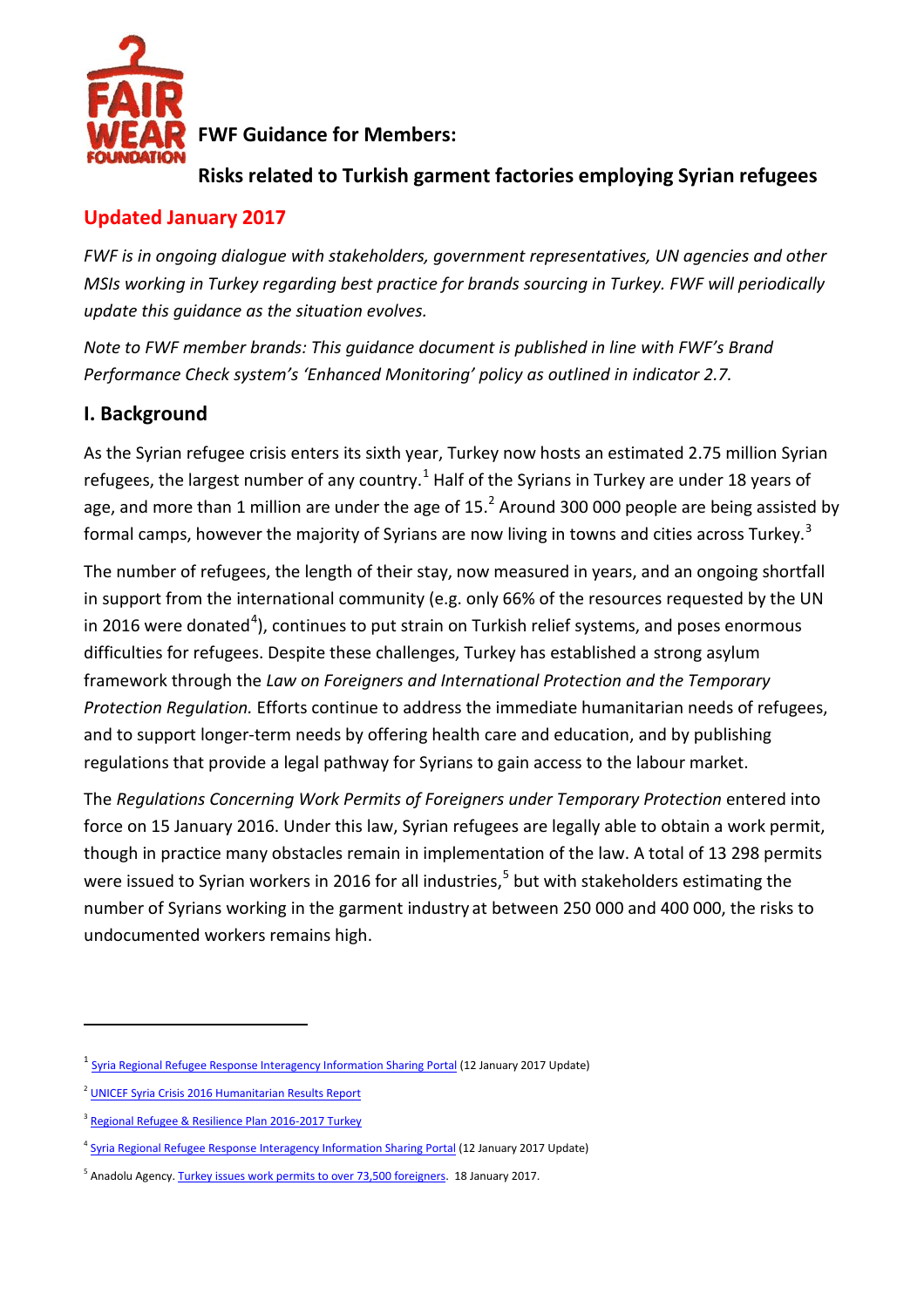### **II. Risk assessment**

FWF's own investigations and consultations with stakeholders both indicate that the large number of undocumented Syrian refugees present a number of risks. Brands sourcing from Turkey should be aware of these risks, and take steps to mitigate them. FWF is by no means advising brands to leave Turkey, given the importance of the industry to millions of garment workers, but extra steps should be taken to ensure that the rights of Syrian refugees are respected at work.

Government statistics count 1 million people as registered to work in the apparel industry;<sup>[6](#page-1-0)</sup> they also estimate that up to 1.5 million unregistered workers are also working in the sector.<sup>[7](#page-1-1)</sup> Given the estimated number of refugees working in the garment industry, undocumented Syrian workers may now comprise more than 10% of the entire industry workforce. It is therefore likely that undocumented Syrian refugees are working somewhere in the supply chains of many brands, particularly at unauthorised subcontractors. Brands should be aware of the following points:

#### **Risks and commonly reported problems**

- Undocumented Syrian refugee workers have few protections and little recourse against mistreatment. The widespread failure to pay legal minimum wages (payment of as little as 50% of legal minimum has been reported), social security, and other legally-mandated benefits remains a major concern.
- The presence of hundreds of thousands of child refugees living in families with no regular source of income presents significant child labour risks. A sharp increase in child labour in Turkey has been reported by stakeholders since the arrival of the Syrian refugees.
- The highly-vulnerable status of women refugees raises the risks of gender-based violence and sexual exploitation at work. Such risks are often difficult to detect via audits, and women are often reluctant to report mistreatment. However, a recent report by the Turkish Medical Association highlights the risks to women refugees.<sup>[8](#page-1-2)</sup> FWF members should be aware that hidden risks may exist in their supply chains.
- Reports indicate that a large majority of undocumented Syrian refugees do not work in the first-tier suppliers that brands contract with directly, but rather at (mostly unauthorised) subcontractors hired by first-tier suppliers. Subcontractors may be used either to cope with production peaks, for specialised production processes (e.g. embroidery or screen printing) or simply as a way to lower costs. Risks to Syrian refugees are highest at subcontractors,

 $\overline{a}$ 

<span id="page-1-0"></span><sup>6</sup> Social Security Institution, *[Monthly Statistics Bulletin](http://www.sgk.gov.tr/wps/portal/sgk/tr/kurumsal/istatistik/aylik_istatistik_bilgileri)*, January 2016 figures.

<span id="page-1-1"></span><sup>&</sup>lt;sup>7</sup> Republic of Turkey Ministry of Science, Industry and Technology, <u>Action Plan and Strategy Paper for Textile, Garment, and Leather Industry 2015-</u> [2018,](http://www.tgsd.org.tr/assets/Uploads/Strateji-Belgesi-ve-Eylem-Plani-2015-2018.pdf) p.20.

<span id="page-1-2"></span><sup>8</sup> Turkish Medical Association. *[War, Migration and Health: The Experience of](http://www.ttb.org.tr/kutuphane/siginmacilar_rpr_en.pdf) Turkey.*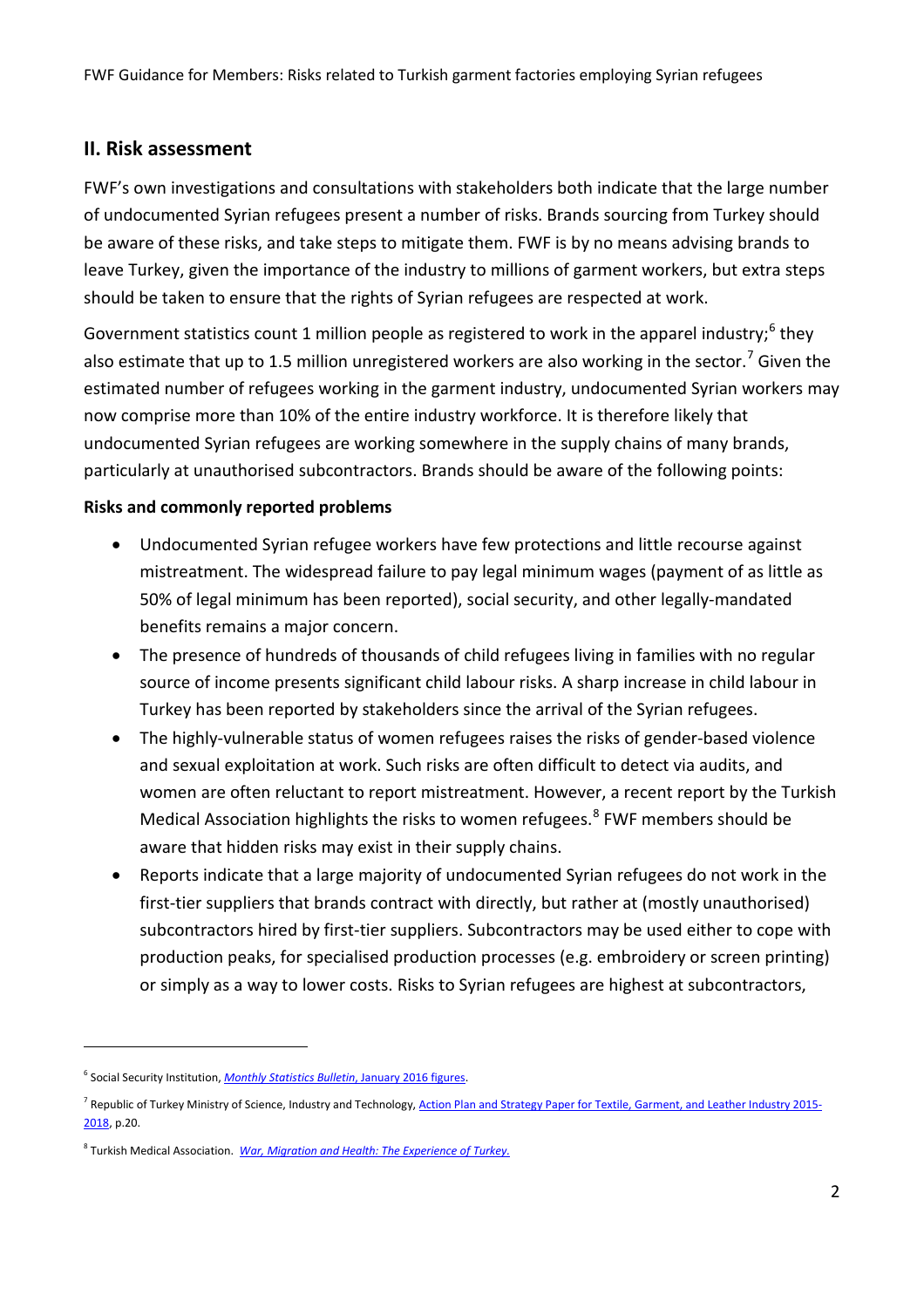which are informal or unregistered businesses, often with dangerous and unhealthy working conditions, exploitative management and no government oversight.

• As refugees have spread out all over Turkey, brands should assume that production in all areas of Turkey is at risk of code violations related to the mistreatment of Syrian refugees. However, special attention should still be given to factories near the Syrian border.

## **III. Relation of common risks to FWF's Code of Labour Practices**

### *No exploitation of child labour*

In Turkey, employment of children younger than 15 years of age is prohibited.<sup>[9](#page-2-0)</sup> Workers aged 15 to 18 can be employed only in special conditions and work must not interfere with school for those pursuing secondary education (e.g. high school). In any case, juvenile workers may not work more than 40 hours per week. A copy of the personal identification card, showing a worker's age, is among the documents which must be kept in all employees' personnel files.

### *A legally-binding employment relationship*

Workers without the legal right to work cannot enter into a legally binding employment relationship. The lack of a legal employment contract puts workers at high risk for abuse and exploitation, because they have no recourse to the law if their rights are violated and have no access to related provisions such as social security, health care etc.

Since 2014 a system has been in place to provide Syrian refugees with temporary personal identification cards. The other two main pieces of legislation relevant to Syrian refugees are the 2015 *Regulations Amending the Regulations on the Application of the Act on Work Permits for Foreigners* and the 2016 *Regulations Concerning Work Permits of Foreigners under Temporary Protection* entered into force. More information on compliance with these laws is provided below.

### *There is no discrimination in employment*

 $\overline{a}$ 

A number of international treaties (including International Labour Organization (ILO) Conventions 100 and 111 on discrimination and equal remuneration) state that no discrimination may take place in employment on the basis of race, colour, sex, religion, political opinion, national extraction or social origin and remuneration must be equal. The ILO convention on Migrant Workers (ILO C143) also states that migrant workers, regardless of legal employment status, enjoy the same human rights as any other workers. **This means that it is never acceptable to offer undocumented refugee workers lower pay, unsafe conditions or to otherwise discriminate against them**.

<span id="page-2-0"></span><sup>9</sup> Children who are fourteen years old and have completed their primary education may be employed in 'light work' that will not 'hinder their physical, mental and moral development' According to Turkish law, the textile and garment industries DO NOT meet this requirement; therefore all textile and garment workers should be at least 15 years of age.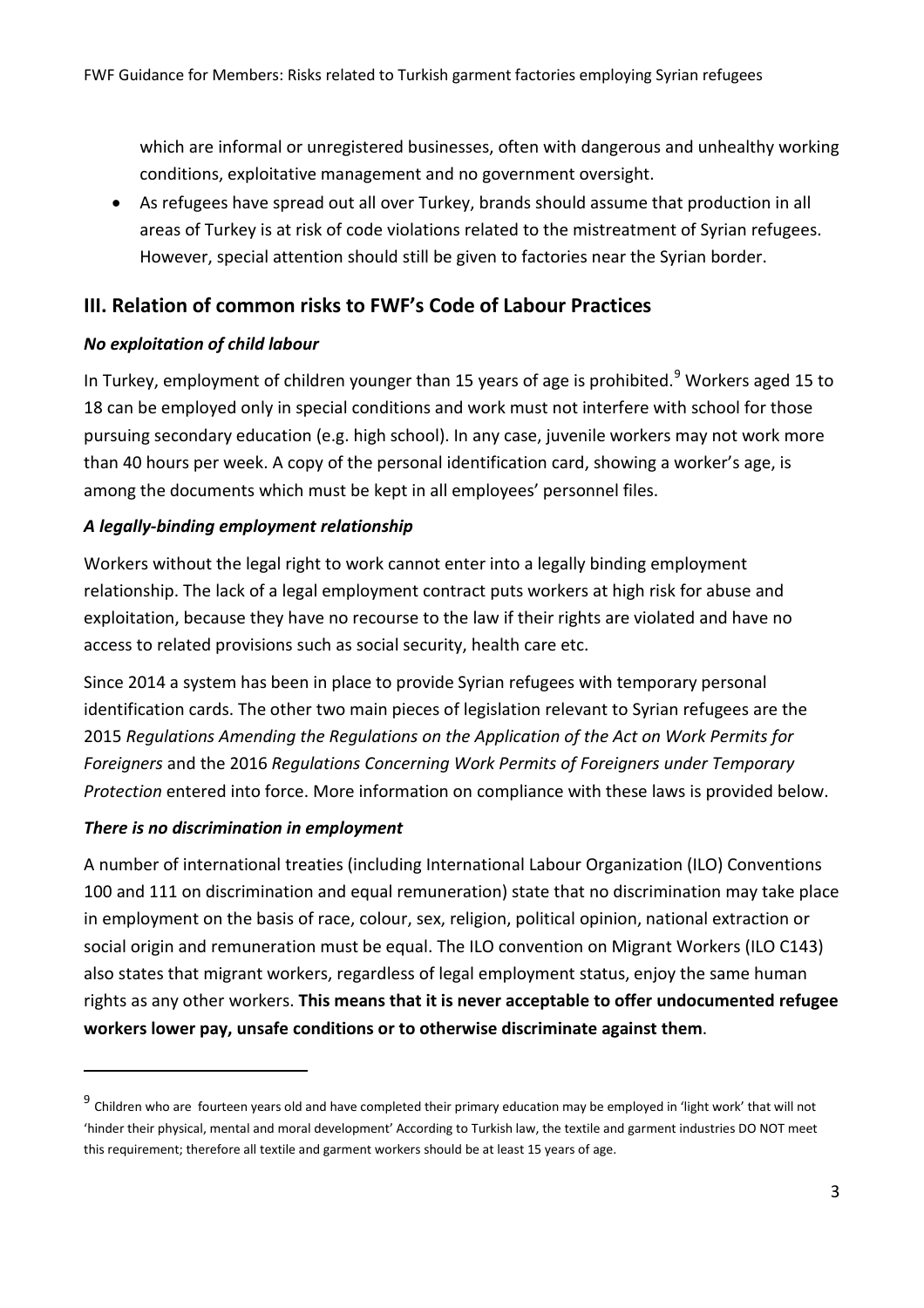### *Payment of a living wage*

While FWF focuses on work towards a *living* wage over time, FWF expects immediate compliance with *legal minimum wages* for all employees, in all situations.

### *Safe and healthy working conditions*

FWF has received numerous reports of serious safety violations at unauthorised subcontractors employing refugees. Basic issues, like fire safety, are often ignored.

## **IV. What should members do now?**

#### **Prevention and due diligence steps**

### **A. Registration for work permits and general risk awareness and management**

FWF members should ensure that all suppliers have a policy in place for registering Syrian refugee employees, and that all Syrian workers are enrolled in the process. Bringing workers into the formal economy can significantly reduce the risks of a wide range of discriminatory and abuse work situations.

Under current regulations, the following points apply to the registration process:

- Applicants for work permits must first register for temporary protection identification cards.
- Work permits are valid for the same city (or in some cases province) where the identification card was issued.
- There is a six-month waiting period between receipt of the temporary protection identification card and eligibility to apply for a work permit.
- Employers must file for the permit on behalf of the employee vi[a www.turkiye.gov.tr](http://www.turkiye.gov.tr/) or [www.calismaizni.gov.tr.](http://www.calismaizni.gov.tr/)
- An annual fee of 558 Turkish Lira/€135 per worker must be paid for registration.
- In general, the number of Syrian workers should not exceed ten percent of the number of Turkish workers in a factory.

Detailed information and guidelines about applying for work permits are available (in Turkish) at: <http://www.calismaizni.gov.tr/media/1038/gkkbasvuruk%C4%B1lavuzu.pdf> and [http://www.calismaizni.gov.tr/media/1035/gkkuygulama.pdf.](http://www.calismaizni.gov.tr/media/1035/gkkuygulama.pdf) The Fair Labour Association has produced an [English version](http://www.fairlabor.org/sites/default/files/documents/reports/july-2016-work-permit-guideliens-english.pdf) of the guidelines.

Members should be prepared to have a discussion with suppliers regarding the costs associated with registering Syrian refugees and bringing them into the formal labour market. There may be a need to support factories with some costs, such as the annual registration fee. Under no circumstances should the vulnerability of refugees be used to deny them their basic human rights. FWF considers arguments like "paying refugees half the minimum wage is better than them having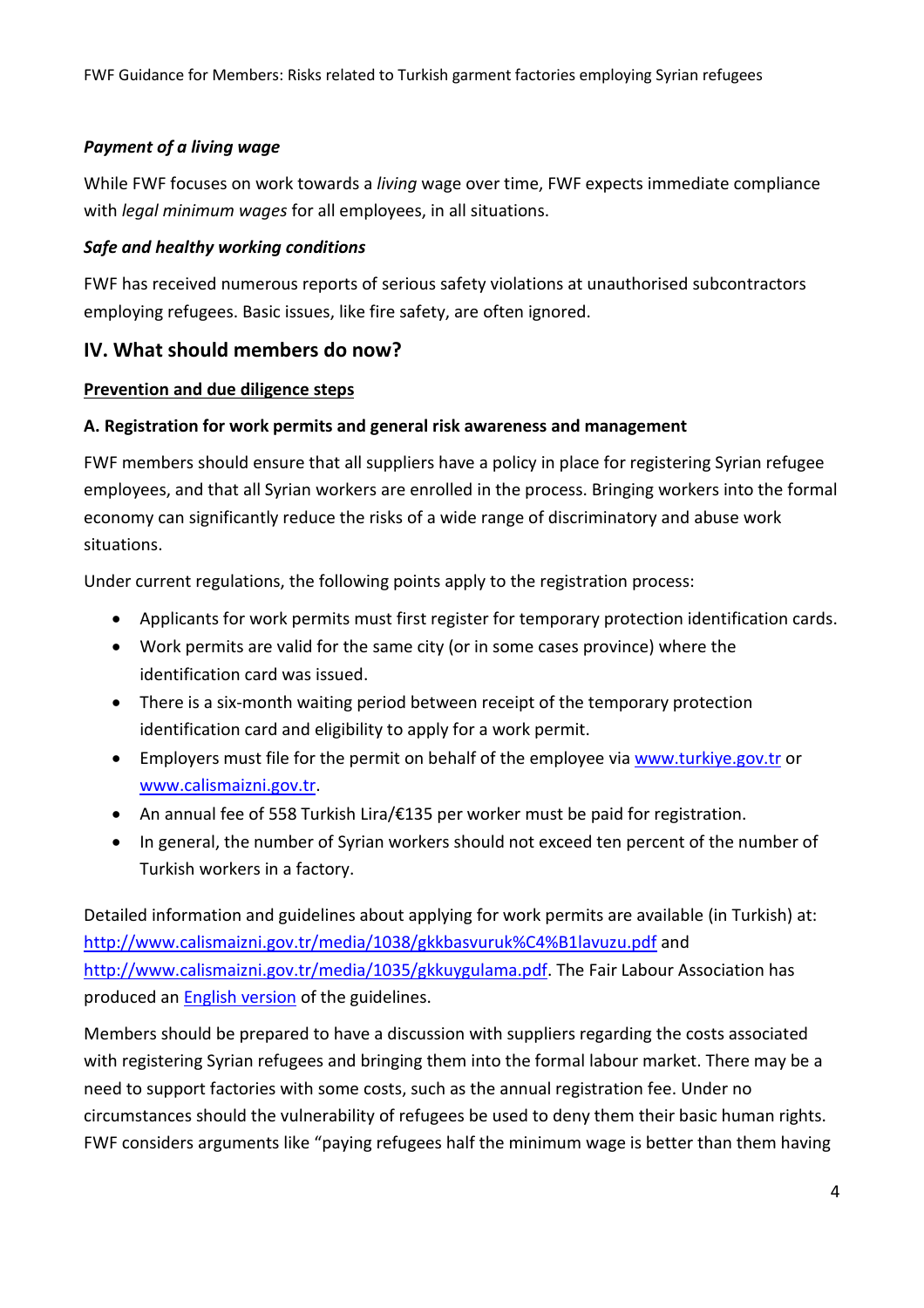no income" to be unacceptable and no justification for exploitation. As a member, you should ensure that suppliers understand your expectations for treatment of workers according to the Code of Labour Practices.

Normally, FWF recommends that all suppliers should be visited at least once per year by member staff to assess risks. FWF continues to strongly encourage members to schedule visits to Turkish suppliers and their known subcontractors at least annually. Suppliers who appear to be at particular risk of violations related to Syrian refugees – or at risk of using unauthorised subcontractors – should be scheduled for a high-quality audit focused on these risks. Members should also investigate whether other audits have recently been conducted, and whether they identify risks. As many Syrian refugees are working in subcontractor factories, FWF encourages members to ensure they are included whenever main suppliers are audited.

When selecting new suppliers, appropriate due diligence regarding undocumented refugees and subcontractors is important. This is especially true for factories close to the Syrian border, where large numbers of Syrian refugees are living.

### **B. Child labour**

As a preventive step, FWF members sourcing in Turkey should consult with their current or prospective suppliers to emphasise that employment of underage workers is in violation of the FWF Code of Labour Practices.

#### **C. Subcontractors**

FWF members should ensure that all authorised subcontractors are identified and are included in their monitoring systems. All standard FWF procedures (e.g. posting of Code of Labour Practices, option to participate in the Workplace Education Programme, etc.) also apply to subcontractors.

Suppliers should clearly understand that the use of unauthorised subcontractors is not acceptable, due to the high risk of rights violations.

In additional to audits, there are some 'common sense' steps that members can take to reduce the risk of unauthorized subcontractors. If factories provide services (e.g. embroidery, screen printing, packaging) but the equipment for those services is not on-site, then members should assume subcontractors are being used, and should ask factories to identify their locations.

#### **D. Agents and intermediaries**

Members should also ensure that any agents or intermediates working on their behalf are aware of the risks outlined here.

### **E. Supplier consolidation**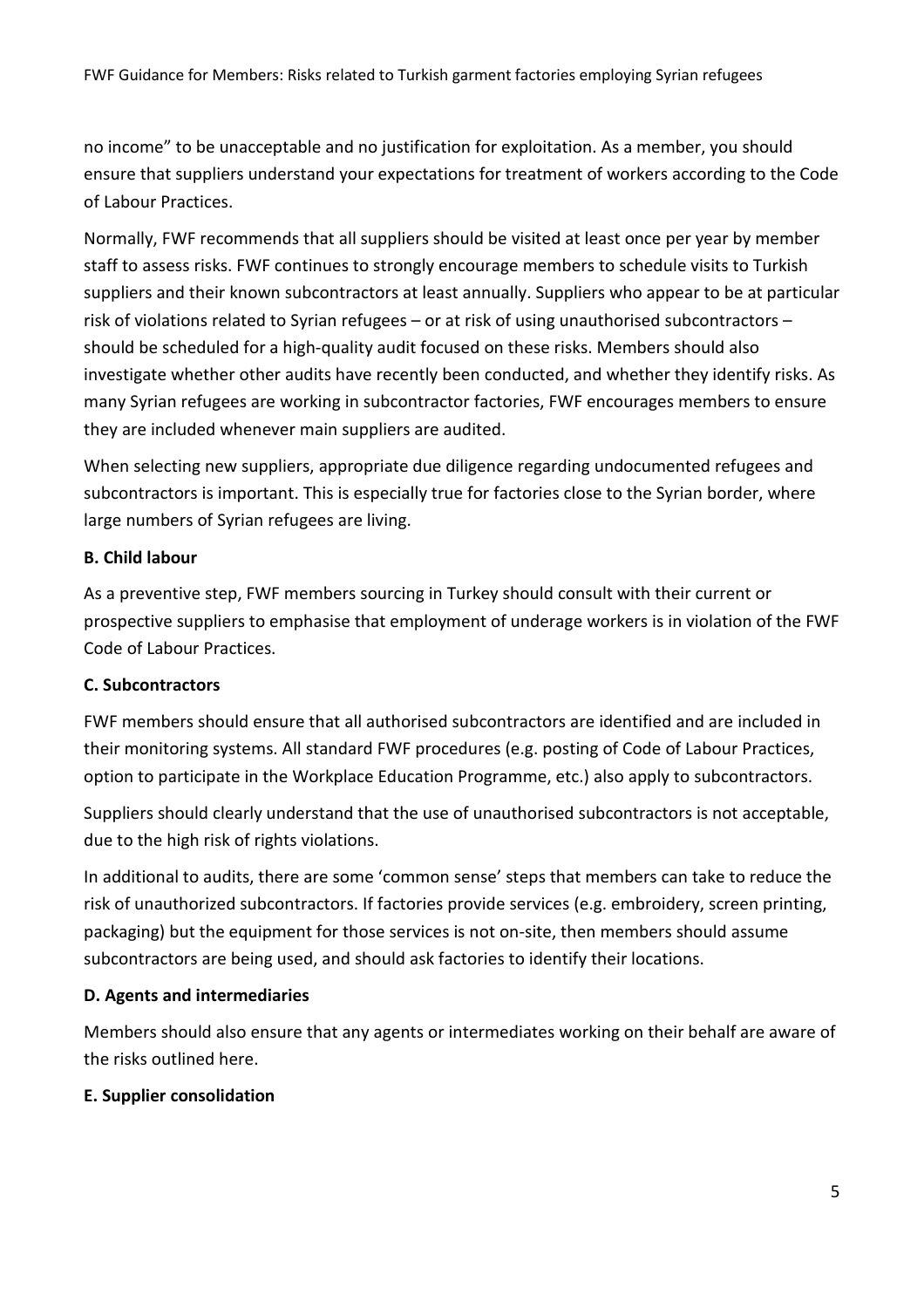FWF encourages the consolidation of supplier bases. A smaller number of suppliers makes a robust monitoring system much more feasible, reduces unknown risks, especially at the 'long end' of a supply chain tail, and increases leverage at the remaining suppliers – which means members have more influence and legitimacy in discussions around improved working conditions.

#### **F. Training, WEP and educational materials**

Members should enrol suppliers in FWF's Workplace Education Programme, which includes information for managers on labour laws, including those relevant to Syrian refugees. In addition to the existing programme and materials in Turkish, FWF has established an Arabic-language version of its worker helpline. Worker information sheets in Arabic, with contact information for the helpline, should be distributed to all suppliers and subcontractors. Worker information cards in Arabic are distributed during audits and WEP trainings, and are available for members to distribute during factory visits.

### **Remediation**

*Remediation of Code violations related to undocumented refugees is likely to be complex. Best practice recommendations continue to develop, and members are encouraged to contact FWF staff for advice on the latest developments should they need to begin a remediation process.*

#### **A. General points on remediation**

- Members have the responsibility to remediate unfair treatment of Syrian workers, whether found at their suppliers, or authorised or unauthorised subcontractors.
- FWF policy does not allow members to immediately terminate business relationships when problems are found. Members are expected to remain engaged with suppliers and to work to fix problems. Business relationships may be terminated only after consultation with FWF.
- Given the complexity and sensitivity of the situation, any remediation efforts with suppliers or subcontractors, should involve consultation with FWF and with legitimate local stakeholder organisations.

#### **B. Remediation of registration, pay issues, harassment, and other forms of discrimination**

- If undocumented workers are found via audits or other means, they should be enrolled in the process to obtain work permits.
- All workers should receive at least the full legal minimum wage for regular hours they have worked and the legal overtime premium for overtime hours. Under Turkish law, a normal workweek for adult employees is 45 hours; adults may work a maximum of 270 hours of overtime per year.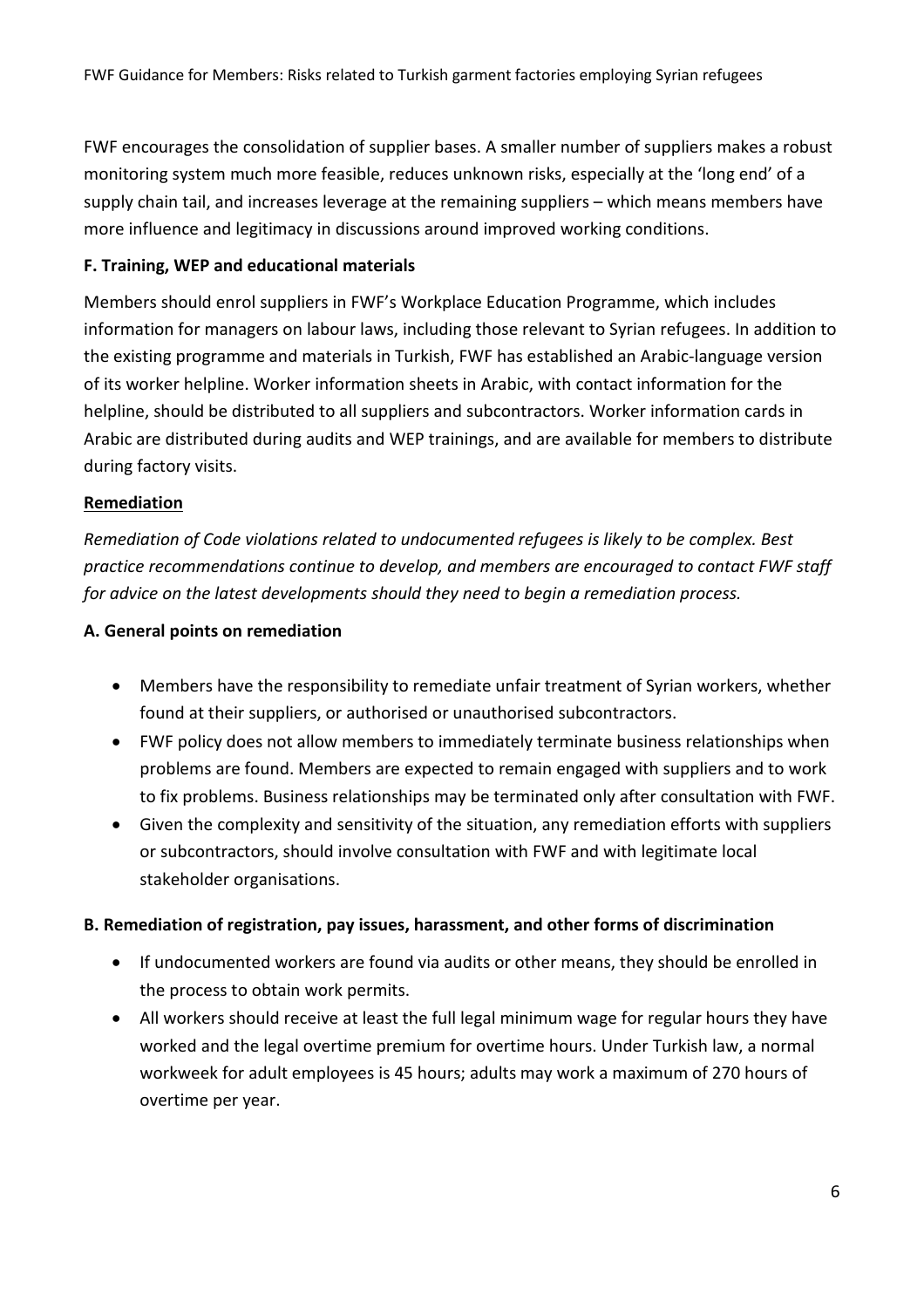- For guidance on remediation strategies for sexual harassment or gender-based violence, please refer to the FWF/ITCILO [Resource Kit on Gender-Based Violence in Global Supply](https://gbv.itcilo.org/)  [Chains,](https://gbv.itcilo.org/) and contact FWF directly.
- As the laws covering these issues are relatively new, and the situation continues to develop, FWF strongly advises members to contact FWF directly before starting on any remediation process, to discuss the most recent developments.

### **C. Remediation of child labour**

• The [FWF Child Labour Policy](https://www.fairwear.org/wp-content/uploads/2016/06/ChildLabourPolicyOct2012.pdf) should be implemented if child labour is found. This includes ensuring that children are removed from the workplace, enrolled in school, and that financial support is provided to the child's family until the child reaches legal working age. Please refer to the policy for details. Steps should be taken to ensure that any Syrian children involved in a remediation process are enrolled in education appropriate to their needs. Local, specialist advice should be sought in such cases. Members are advised to contact FWF if they have any questions regarding remediation of child labour.

#### **D. Subcontractors**

• Violations of the Code of Labour Practices which are found at subcontractors must be remediated to the same standards as direct suppliers. Responsibility for the remediation should be shared between the members, the supplier, and the subcontractor.

### **Cooperation with other brands**

Given the high risk levels and complexity of remediation, FWF strongly encourages members to cooperate with other brands sourcing from Turkey, particularly on the prevention and remediation of issues related to Syrian refugees. FWF encourages members to openly publish or permit the sharing of their supplier data for remediation and prevention purposes via FWF. FWF can facilitate the sharing of data with FWF members and with other organisations such as Fair Labour Association and Ethical Trading Initiative to help identify risks, share audit data, and share remediation. Such sharing can help to both increase the effectiveness of interventions, and to share the workload and costs of remediation when necessary.

## **V. Relevant Brand Performance Check system indicators**

As has been the case over the past few years, FWF will continue to pay particular attention to members' human rights risk mitigation efforts in Turkey related to the following indicators from the 2016 edition of the Brand Performance Check Guide:

### **1.4 Member conducts human rights due diligence at all new suppliers before placing orders**